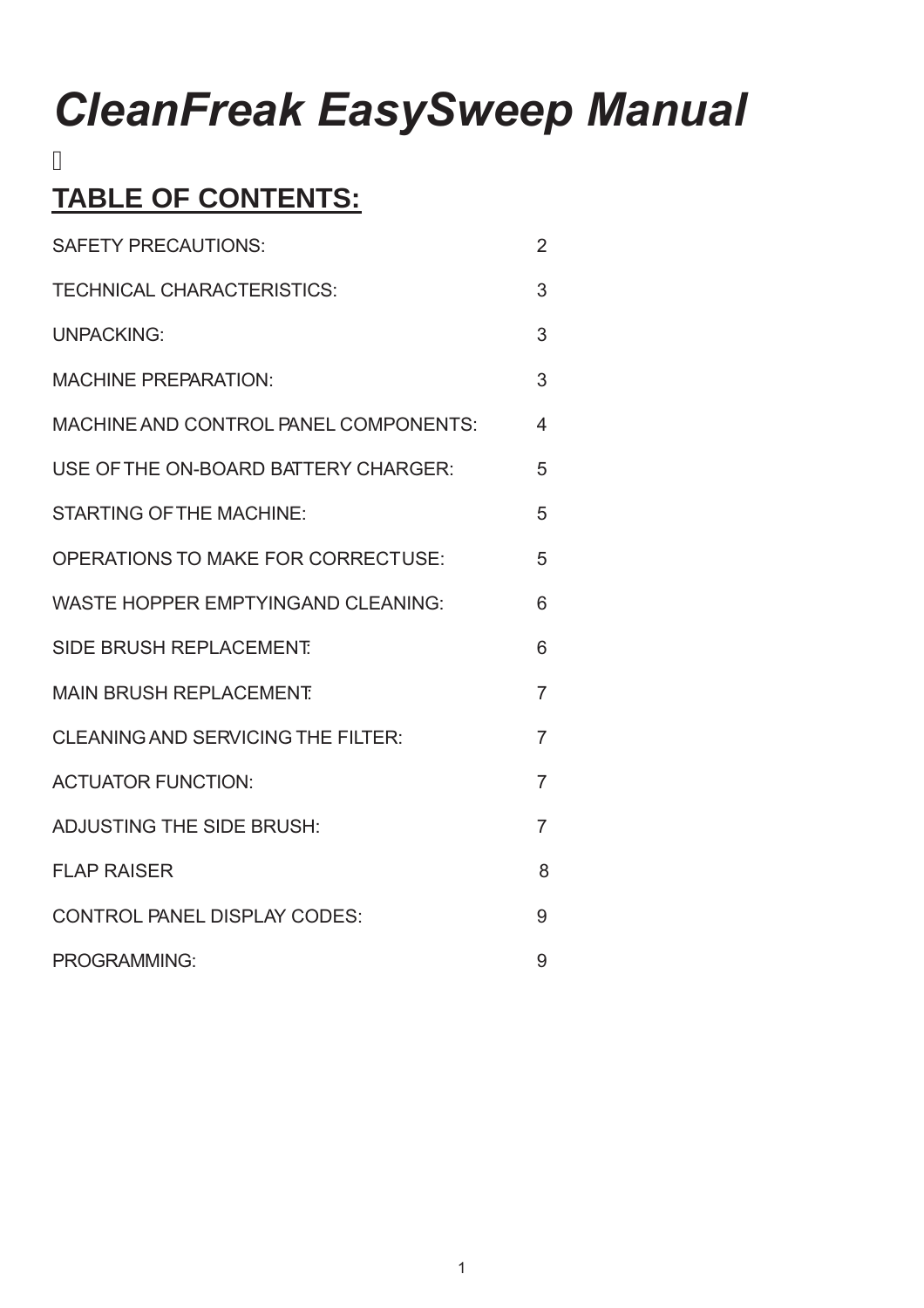#### **SAFETY PRECAUTIONS:**

This machine is intended for commercial use only. It is designed to pick up dirt, dry debris and dust from dry hard floor or carpeted surfaces in an indoor environment. It is not constructed for any other use. The pick up of any type of liquid substance or dangerous/ toxic materials is prohibited.

All operators must read, understand and practice the following safety precautions.

The following warning alert symbol and the "FOR SAFETY" heading are used throughout this manual as indicated in their description:

**WARNING: To warn of hazards or unsafe practices which could result in severe personal injury or death.**

**FOR SAFETY: To identify actions which must be followed for safe operation of equipment.**

**Failure to follow these warnings may result in: personal injury, electrocution, electric shock, fire or explosion:**

**WARNING: Do Not Operate Machine In Or Near Flammable Liquids, Vapors Or Combustible Dusts.**

**This machine is not equipped with explosion proof motors. The electric motors will spark upon start up and during operation which could cause a flash fire or explosion if machine is used in an area where flammable vapors/liquids or combustible dusts are present.**

**WARNING: Do Not Pick Up Flammable Or Toxic Material, Burning Or Smoking Debris.**

**WARNING: Do Not Charge Batteries With Damaged Power Cord. Do Not Modify Plug.**

**If the charger supply cord is damaged or broken, it must be replaced by the manufacturer or it's service agent or a similarly qualified person in order to avoid a hazard.**

**WARNING: Disconnect Battery Cables and Unplug Charger Power Cord Before Servicing Machine.**

**WARNING: Do Not Use Outdoors Or On Wet Surfaces. Do Not Expose To Rain. Store Indoors.**

**The following information signals potentially dangerous conditions to the operator or equipment:**

#### **FOR SAFETY:**

- **1. Do not operate machine:**
	- **In flammable or explosive areas.**
	- **Unless trained and authorized.**
	- **Unless operation manual is read and understood.**
	- **If not in proper operating condition.**
	- **Without hopper and/or filters in place.**
- **2. Before starting machine:**
	- **Make sure all safety devices are in place and operate properly.**
- **3. When using machine:**
	- **Do not pick up burning or smoking debris, such as cigarettes, matches or hot ashes.**
	- **Do not operate in standing water.**
	- **Report machine damage or faulty operation immediately.**
	- **Go slow on inclines and slippery surfaces.**
	- **Do not leave unattended or on an unlevel surface.**
	- **Do not pick up cables, strings, wires or other similar material.**
	- **Make sure area is illuminated.**
	- **Never allow children to play on or around.**
	- **Do not transport riders or objects.**
	- **Wear a dust mask, protective glasses and gloves in dusty environments.**
- **4. Before leaving or servicing machine:**
	- **Stop on level surface.**
	- **Turn off machine.**
- **5. When servicing machine:**
	- **Avoid moving parts. Do not wear loose jackets, shirts, or sleeves.**
	- **Disconnect battery connection and charger plug before working on machine.**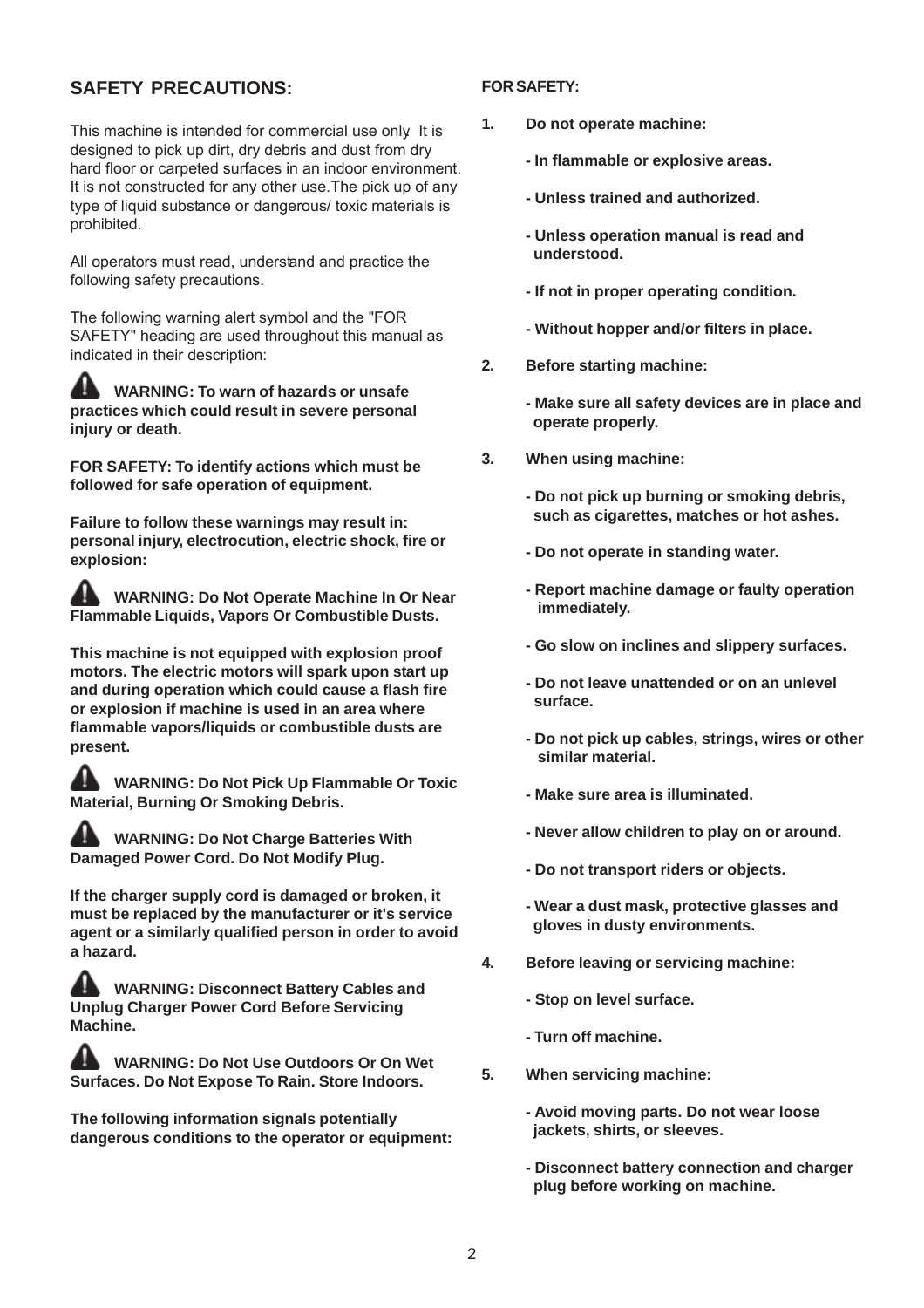- **Use manufacturer supplied or approved replacement parts.**
- **All repairs must be performed by a qualified service person.**
- **Do not modify the machine from its original design.**
- **6. When transporting machine:**
	- **Turn machine off.**
	- **Get assistance when lifting machine.**
	- **Use a recommended ramp when loading/ unloading into/off truck or trailer.**
	- **Use tie-down straps to secure machine to truck or trailer.**
- **7. This product is classified as RAEE type special waste and is covered by the requisites of the new environmental protection regulations (2002/96/CE RAEE). It must be disposed of separately from ordinary waste in compliance with current legislation and standards.**

#### **UNPACKING:**

Unpack the machine carefully avoiding movements that can cause damage.

Once the machine is unpacked, check the condition of its parts. In case the machine is broken in any of its parts, contact immediately our authorized dealer.

For shipping and packaging purposes, some assembly is required. For correct assembling instructions, see machine preparation

#### **Packaging contents:**

**Machine** Side brush Use and maintenance manual Maintenance free type battery 4mm hex wrench 20 amp spare fuse Charger cord

In the case anything of the above should be missing, contact immediately our authorized dealer.

Assure that all packaging material (plastics, carton, pallet, etc.) are collected and stored away from children.

#### **MACHINE PREPARATION:**

#### **Side brush assembly:**

-Raise the front part of the machine, slide the brush on to the shaft until it locks into place .



**Special waste. Do not dispose of with ordinary waste.**

### **TECHNICAL CHARACTERISTICS:**

| <b>Description</b>               |           |                                |  |  |
|----------------------------------|-----------|--------------------------------|--|--|
| Width-including side brush       | 600mm     | 23,75"                         |  |  |
| Length-including side brush      | 730mm     | 28,75"                         |  |  |
| Height-including handle          | 950mm     | 37,5"                          |  |  |
| Machine height W/Handle folded   | 559mm     | 22"                            |  |  |
| Maximum sweeping width           | 650mm     | 25"                            |  |  |
| Weight                           | 53Kq      | 115lbs                         |  |  |
| Hopper capacity (real)           | 9,3 Lt    | 1,25 Cu.ft                     |  |  |
| Run time                         | 2h        |                                |  |  |
| Filtering surface                | $0,95$ mq | $10$ sq.ft                     |  |  |
| Productivity Rate-Theoretical    | 1800mg/h  | 18000 sq.ft                    |  |  |
| Productivity Rate-Estimat\Actual | 900 mg/h  | 9000 sq.ft                     |  |  |
| Total power consumption          | 360W/18A  | 360W/18A                       |  |  |
| Type of battery                  |           | Sealed maintenance free 42A/5h |  |  |
| Sound Pressure (LpA)             |           | 56 dB                          |  |  |
| Sound Power (LwA)                |           | 62 dB                          |  |  |
| Hand vibration<br>1,49 m/sec2    |           |                                |  |  |
| Body vibration                   |           |                                |  |  |

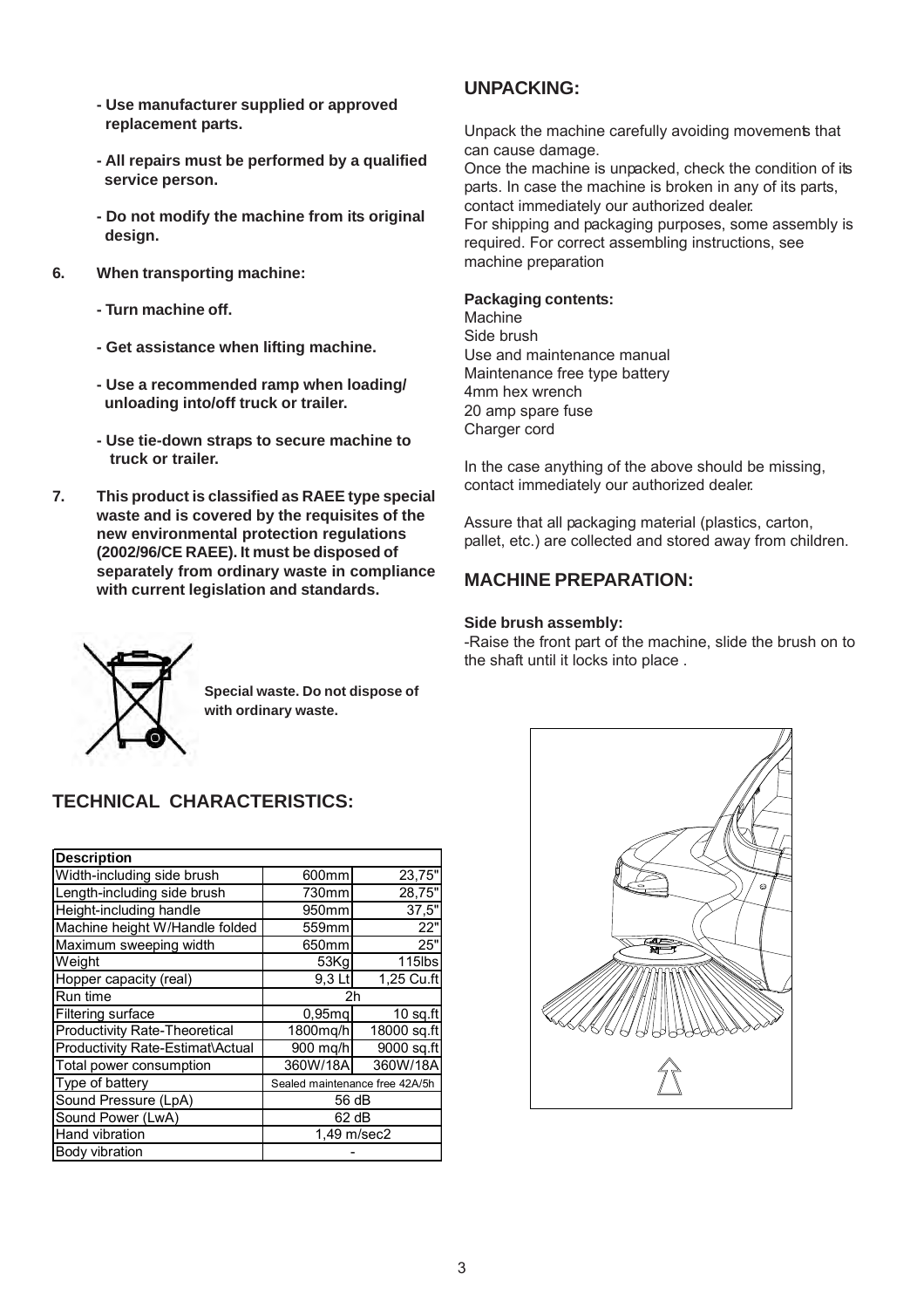#### **Handle assembly:**

- Release the handle locks as shown
- Rotate handle into working height position
- Return handle lock to the locking position



#### **Connecting the Battery:**

Remove the top cover to gain access to the battery using the 4 mm hex wrench provided.



Locate the two Red/Black connectors. Align the colors of the connectors. Plug the two connector together.

#### **MACHINE AND CONTROL PANEL COMPONENTS:**

The machine is equipped with a simple panel control that controls all the operational functions of the machine.



- A) On-Off main switch of the machine
- B) Led indicator for battery charge
- C) Display switch
- D) On-Off sweeping mode switches 1 and 2
- E) Manual operating switch of the filter shaker
- F) Vacuum fan switch
- G) Numeric display

The functions located on the control panel can be explained as follows:

A) Main switch to turn on and off the machine.

B) Led indicator for battery charge. Green for when the machine is charged, red for when the machine is discharged and yellow for when the machine charge is in reserve or when the machine is being charged.

C) Numeric display switch: pressing this switch, a part from seeing the machine voltage, the display indicates the working hours of the machine (pressing the switch once) and minutes (pressing the switch twice).

D) On-Off sweeping mode switches 1 and 2: these two switches allow the machine to work with two separate sweeping mode: mode 1 for light debris collection and mode 2 for heavy debris collection.

E) Manual operating switch of the filter shaker gives the possibility in shaking the filter at any time during work. This is to be intended as an addition to the automatic filter shaking that cycles every 3 minutes.

F) Vacuum fan: the vacuum fan automatically activates when sweeping mode is on. Therefore the switch is used when the requirements are to switch off the vacuum fan during sweeping mode.

G) Numeric display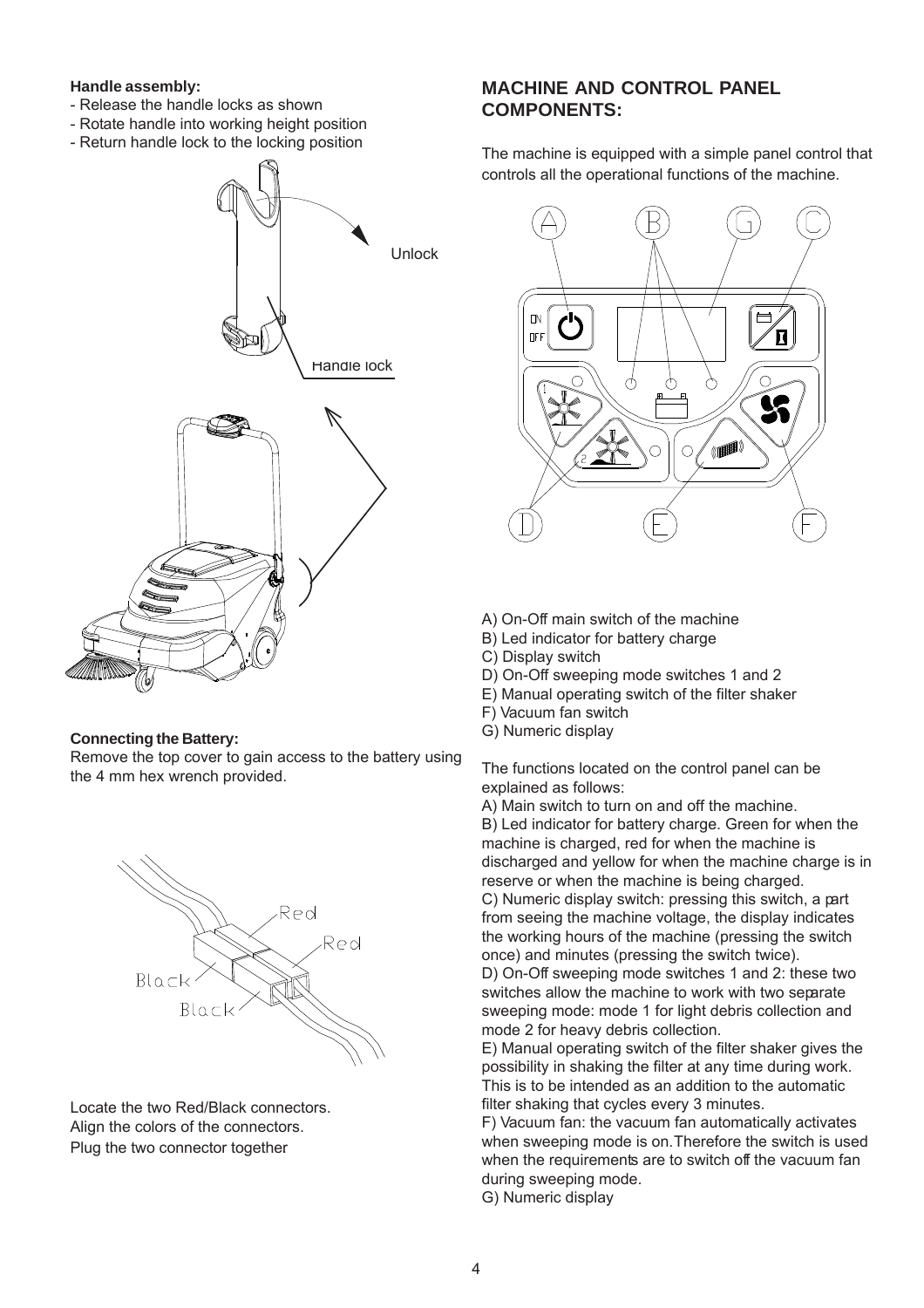

A) CONTROL PANEL B) CHARGER FUSE (2,5A)



C) HANDLE LOCKS D) BUMPER E) SIDE BRUSH F) TOP COVER G CHARGER CORD COMPARTMENT I) HOPPER L) FLAP RAISER ( 664 )

#### **USE OF THE ON-BOARD BATTERY CHARGER:**

When the battery on the machine is discharged, the red led on the control panel illuminates and all functions of the machine will automatically stop: the operator must then turn off the machine and start the charging procedure by connecting the machine battery charger plug into an AC electrical outlet. (during charging the yellow led on the display will be lit): when the machine is fully charged the green led will be lit, the battery charger plug can be disconnected and the machine is ready for operation. **IMPORTANT NOTE: USING THE MACHINE BEFORE THE BATTERY HAS FULLY CHARGED AND A GREEN LIGHT DISPLAYED WILL REDUCE THE LIFE AND RUN TIME OF YOUR BATTERY AND VOID THE WARRANTY.** The on-board charger is specifically designed for Sealed batteries.

NOTE: If during working mode the machine battery charger plug is connected, the machine will automatically stop all its functions. Such operation is forbidden.

### **STARTING OF THE MACHINE:**

ATTENTION: the machine must be used only by authorized personal, DO NOTABANDON the machine when switched on, do not use the machine for collecting liquid, turn the machine OFF before leaving the machine.

#### **FOR SAFETY: DO NOT OPERATE MACHINE UNLESS OPERATION MANUAL IS READ AND UNDERSTOOD**

- To start the machine use the following procedures:
- Press the main ON/OFF button
- Check the that the green led is lit indicating a proper battery charge level
- Select the appropriate sweeping mode

ON/OFF sweeping mode button 1 - for light debris and smooth surfaces

ON/OFF sweeping mode button 2 - for heavy debris and concrete, asphalt and carpeted surfaces. Notes: using sweeping mode 2 will reduce the maximum machine run time.

#### **OPERATIONS TO MAKE FOR CORRECT USE:**

After having followed all operations for starting the machine you are now ready to work with the machine as a sweeper. To achieve the maximum performance follow the proceedures in this manual to avoid the risk of damaging the machine.

It is important:

- Not to use the machine for collecting wires, ropes, strings, water or other liquids.

- In the presence of large volume debris (paper, leaves, etc.) raise the front part of the machine by pushing down the handle bar. Shake the filter at the end of the working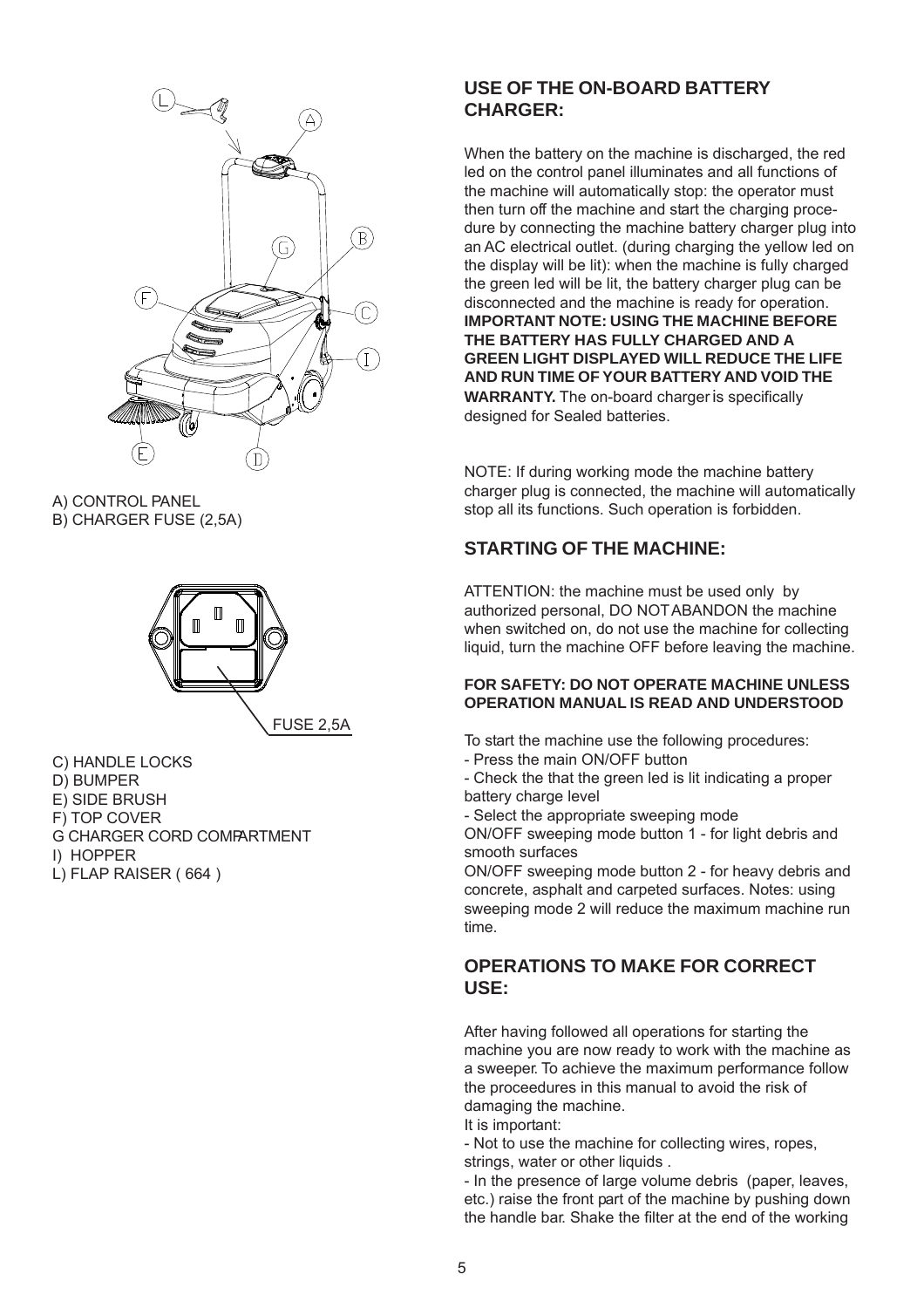session.

**ATTENTION: This machine is not intended for wet surface sweeping. However, if you encounter a slightly damp environment (moisture buildup on the floor), it is required that you turn the vacuum fan switch off to prevent filter damage. Machine damage due to wet debris pickup is not covered under warranty.**

**ATTENTION: If the sweeper is lying inactive for a period longer then one month you must disconnect the red and black battery clips.**

**If the sweeper is lying inactive for a period longer then one week you should leave it connected to the electrical outlet.**

#### **WASTE HOPPER EMPTYING AND CLEANING:**

Before proceeding in removing the hopper assure that the machine is turned off.

ATTENTION: WASTE DISPOSAL MUST BE DONE BY FOLLOWING THE LAWS IN FORCE.

To clean the waste hopper proceed as follows:

- Release the hopper clamp by lifting and then pushing on the back of the clamp.

- Pull out the hopper by its handle

-Empty the hopper

To put back the hopper proceed as follows:

- Slide the hopper back into place

- Lower and press the hopper clamp to lock into place.

Note: It is recommended to clean the pre-filter dailySee cleaning and servicing the filter-page 7.



#### **MACHINE MAINTENANCE:**

All service performed should be completed by persons who understand the machine or an AUTHORIZED SERVICE CENTER. It is recommended that only authorized repair parts be used for service.

**FOR SAFETY: When servicing the machine disconnect the battery connection and battery charger plug before working on the machine**

| <b>MAINTENANCE CHECK LIST</b>                                                                                                                                      | On delivery | Daily | Every 10 hours | Every 20 hours | Every 50 hours | Every 100 hours |
|--------------------------------------------------------------------------------------------------------------------------------------------------------------------|-------------|-------|----------------|----------------|----------------|-----------------|
| The belts for slackening                                                                                                                                           |             |       |                |                |                | x               |
| The tightness of nuts and screws                                                                                                                                   |             |       |                |                | x              |                 |
| The brushes for wear                                                                                                                                               |             |       |                |                | x              |                 |
| The gaskets for wear and leakages                                                                                                                                  |             |       | х              |                |                |                 |
| If all the functions are in working order                                                                                                                          | x           | x     | х              | x              | x              | х               |
| Empty hopper                                                                                                                                                       |             | x     |                |                |                |                 |
| Remove and shake pre-filter                                                                                                                                        |             | x     |                |                |                |                 |
| Check main filter                                                                                                                                                  |             |       |                | х              |                |                 |
| <b>SIDE BRUSH REPLACEMENT:</b>                                                                                                                                     |             |       |                |                |                |                 |
| Raise the front part of the machine.<br>Press in the 2 tabs (indicated by the arrows) and pull off<br>the brush.<br>Slide the new brush until it locks into place. |             |       |                |                |                |                 |

#### **SIDE BRUSH REPLACEMENT:**

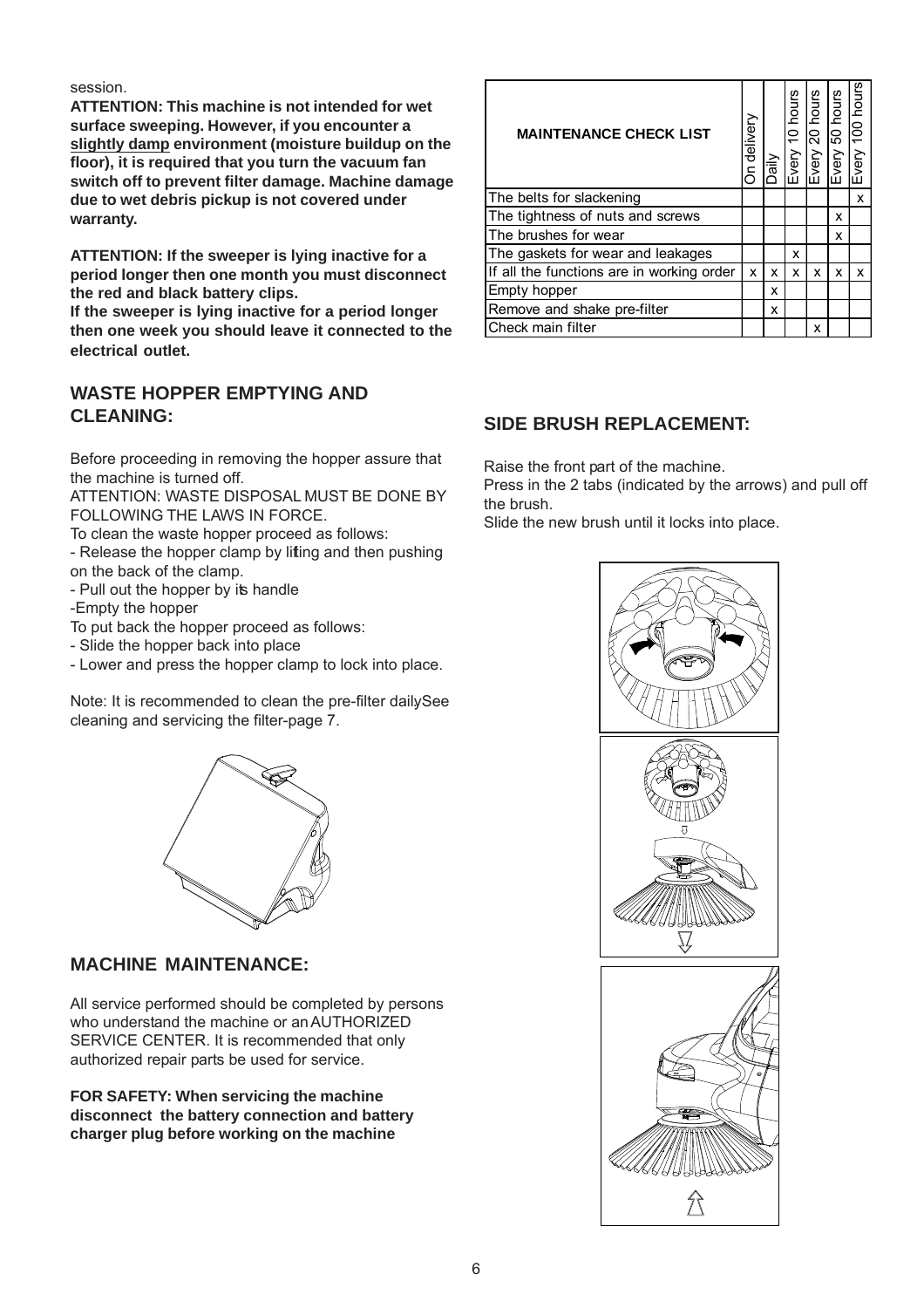#### **MAIN BRUSH REPLACEMENT:**

- Tilt the machine backwards until the handle is touching the ground and the main brush is easily reached.

- Manually turn the brush until a black button is seen on the right hand side of the brush core.

- Press the button and push to dis-engage the brush.
- Insert the new brush following the guide.





#### **CLEANING AND SERVICING THE FILTERS:**

The filters are very important components of the machine and essential for correct operation. Proper filter maintenance will allow you to obtain the best performance from your machine.

#### **Pre-Filter**

Clean Daily

- 1) Remove the debris hopper to access the pre-filter
- 2) Release the two metal retaining clip arms that secure the pre-filter in place. Hinge the retaining clip arms outward and remove the pre-filter.
- 3) Shake the pre-filter into a debris receptacle.
- 4) Replace the pre-filter and secure with retainer clips.

#### **Main Filter**

The Main filter can be cleaned in any of the following three ways:

1) by means of the automatic filter shaker:

During operation, the machine will automatically activate the filter shaker every 3 minutes.

2) by means of manually activating the filter shaker:

Just a simple command is needed to keep the filter in perfect working order: press the button marked 'E' and hold it down for a few seconds. Repeat this operation 4 or 5 times. Remember that the cleaner the filter, the better the results of your cleaning session. It is recommended to carry this

operation out at the end of each work cycle.

NOTE: dusty environments If you are using the machine in a dusty environment it is a

good idea to use the manual filter shaker more frequently.

3) Manually cleaning the filter:

Manually clean the filter when the filter shaker is not enough to keep the filter clean and/or every 20 hours of work. Before carrying out any kind of procedure on the machine, make sure it is turned off and that all functions are deactivated



**1)** Remove the rear hopper

**2)** Take the filters out

**3)** Blow compressed air into the side of the filter (at a pressure of 87 psi at the most). **Safety glasses required**

**4)** Reinstall the filters and the rear hopper.

### **ACTUATOR FUNCTION:**

The system allows the brush to immediately and constantly follow all types of surfaces, self adjust to surfaces and self adjust for main/side brush wear through out the life of the brushes



### **ADJUSTING THE SIDE BRUSH :**

To adjust the side brush, remove the top cover, and turn adjusting handle in the direction required.

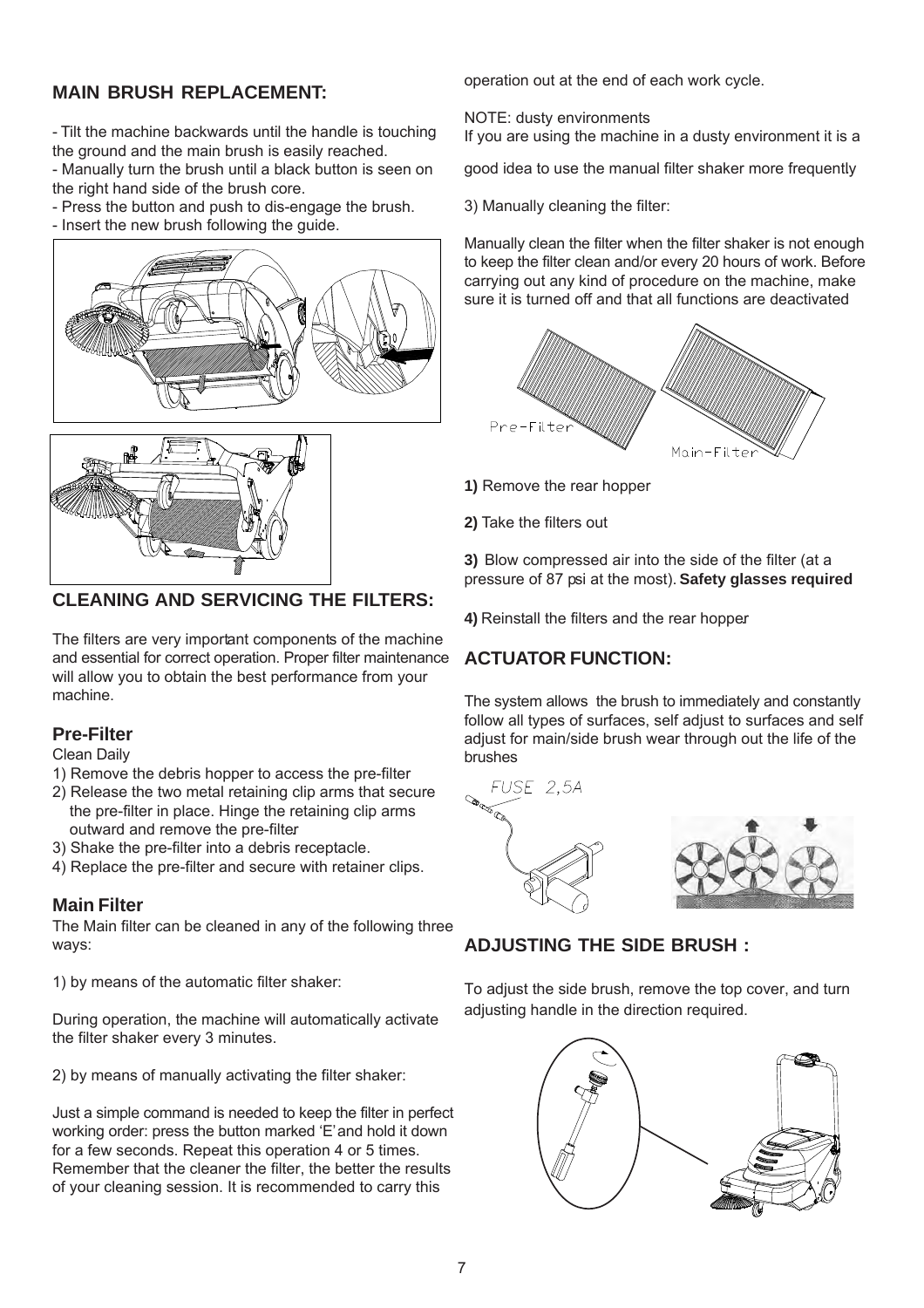#### **FLAP RAISER :**

To pick up bulky rubbish, raise the flap using the lever on the handlebar. You should not use the appliance with the flap raised for longer than necessary as the cleaning efficiency is reduced.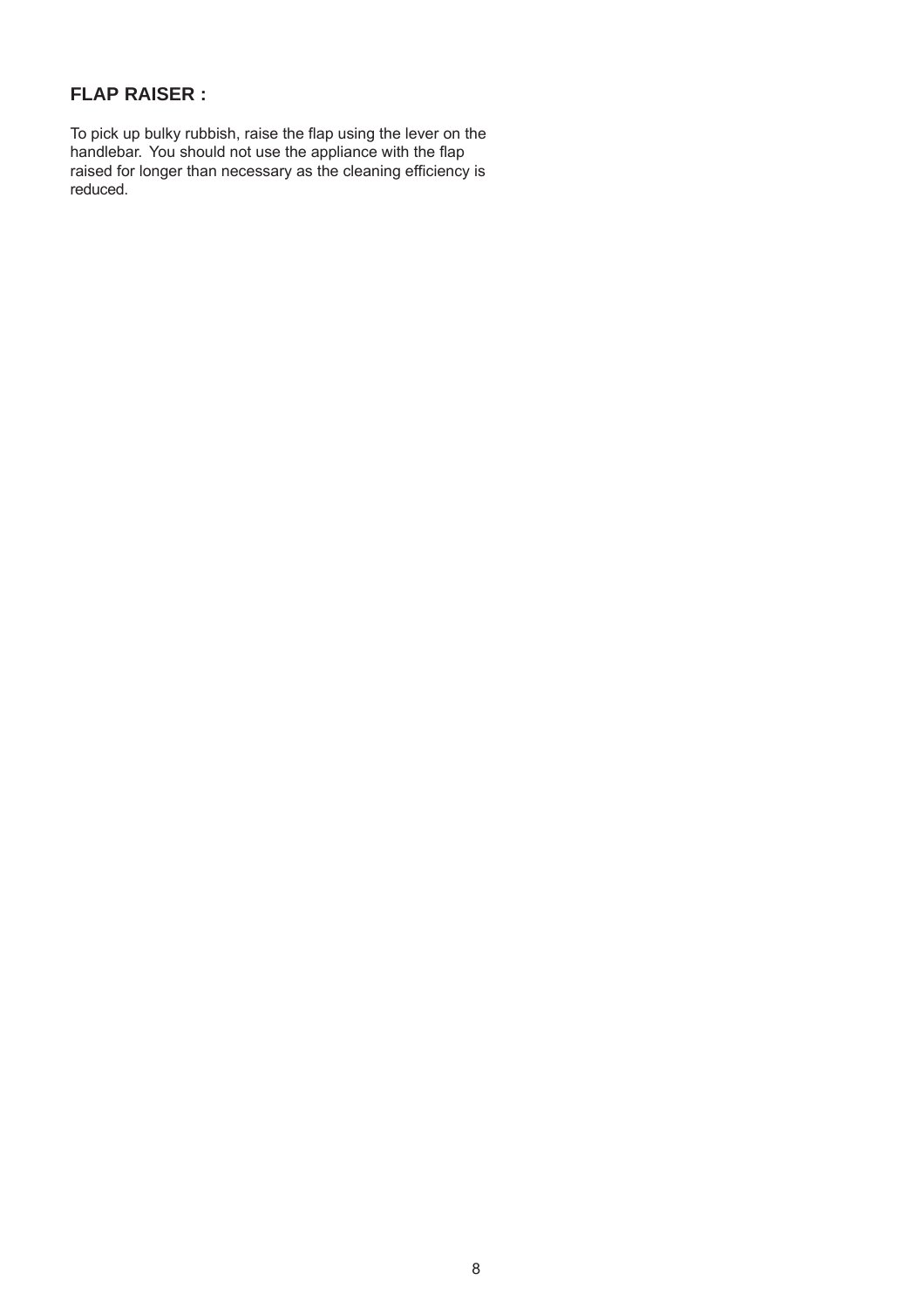#### **CONTROL PANEL DISPLAY CODES:**

| Safety code            | Cause                                                                         | Actions to take                                                                                                                                            |
|------------------------|-------------------------------------------------------------------------------|------------------------------------------------------------------------------------------------------------------------------------------------------------|
| C <sub>22</sub>        | Short circuit brush protection:<br>stops all functions                        | Reset by turning OFF the<br>machine and starting again                                                                                                     |
| C14                    | Dissipater at high<br>temperature. Activates if<br>temperature is over 194° F | The machine resets when<br>temperature lowers under 176° F                                                                                                 |
| FS <sub>0</sub>        | Worn brushes                                                                  | Replace brush                                                                                                                                              |
| SP <sub>1</sub>        | <b>BRUSHES KO</b>                                                             | Error can only be reset by turning off<br>machine. This alarm condition arises if<br>the brushes are put in SHUTDOWN<br>condition three times in a minute. |
| <b>Yellow led lit</b>  | Battery in reserve                                                            | Machine continues to work.<br>Only a warning that the battery<br>is near discharge                                                                         |
| <b>Red led flashes</b> | <b>Battery discharged</b>                                                     | Machine stops all functions<br>Turn off machine and charge<br>the battery                                                                                  |
| <b>P1.X</b>            | Sweeping mode 1 button<br>programming activated                               | See programming                                                                                                                                            |
| P2.X                   | Sweeping mode 2 button<br>programming activated                               | See programming                                                                                                                                            |
| <b>SF.X</b>            | Filter shaker program<br>setting activated                                    | See programming                                                                                                                                            |

#### **X = A VALUE FROM "0" TO "9"**

#### **PROGRAMMING:**

Your machine is factory programmed for optimum performance. It does not require further programming. However f you encounter one of the following codes; P1.x, P2.x or SEx (x= a value from 0 to 9), use the following programming instructions to reset your display. Operating the machine in a setting other than the factory setting may cause machine failure. Machine damage due to improper programming will void your warranty

#### **PROGRAMMING INSTRUCTIONS:**

If your display reads P1.0, P2.1 or SF3 simply turn the main power of and back on again to reset display (these are the factory programmed settings). If your display reads a value greater than stated above (ex. P1."5", P2."7", SF9") continue to follow the instructions as described below.

To reprogram the machine to the factory settings, turn the main power ON and press and hold the display switch button (battery/time symbols) down for at least 3 seconds. P1.x will appear on the displayThe P1 value should read "0" (ex. P1.0). If the value is greater than "0", press the vacuum fan button until the display reads P1.0. Press the display switch button again to advance to the next code. The P2.x value should read "1" (ex. P2.1). Press the vacuum fan button to properly set. Press the display switch one more time to advance to the last codeThis code should read SF.3. If the value is not "3", press the filter shaker button until the display reads SF.3. To exit the programming mode, turn machine off.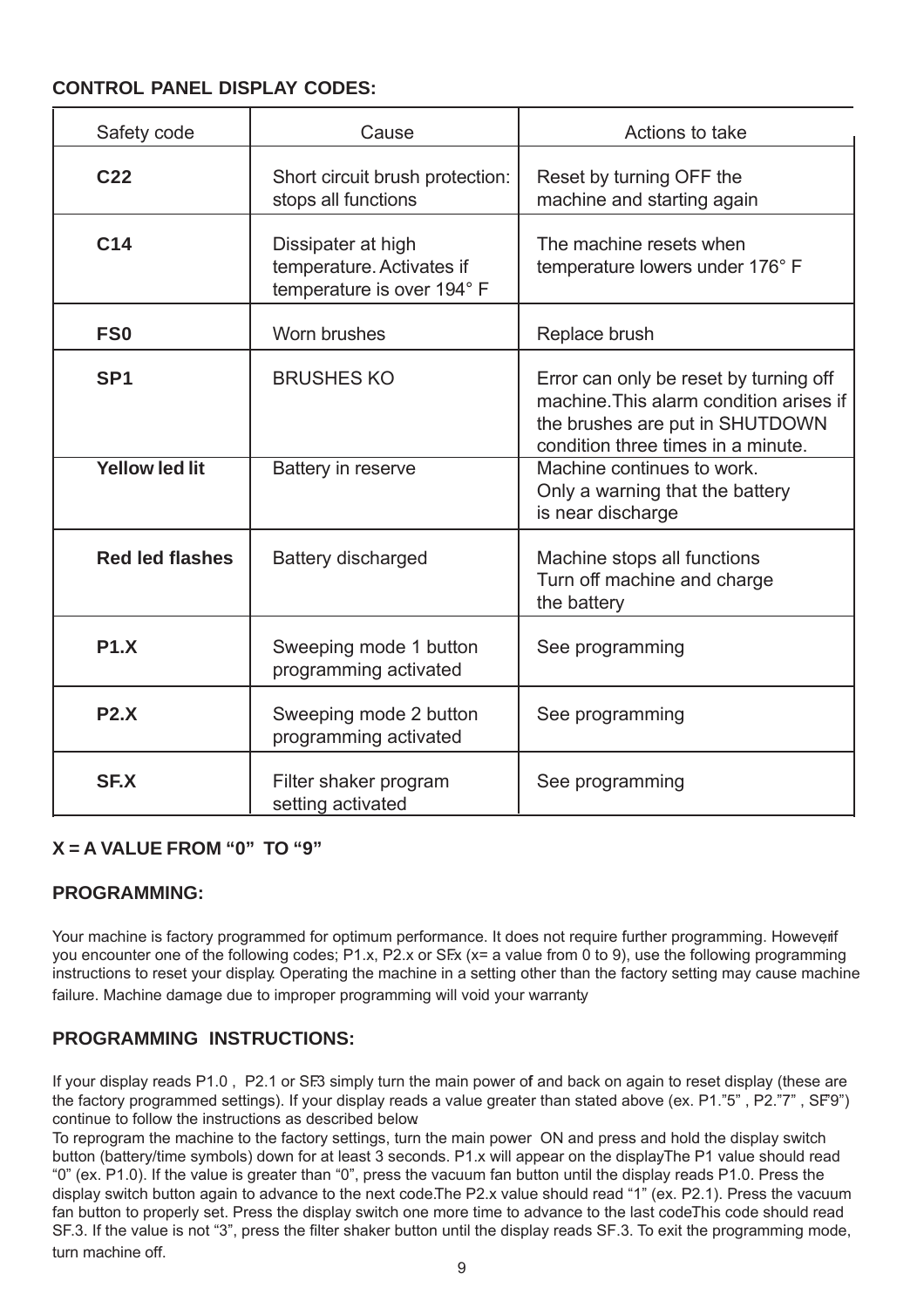# Table: CRANKCASE Progressive Number: 1



|      | Ref. K Part N.   | Customer Part N. | Description                               | Qty  | From    | Valiully.<br>To | Price                    |
|------|------------------|------------------|-------------------------------------------|------|---------|-----------------|--------------------------|
| 0001 | LAFN01223        |                  | PIN<br>ROTAZIONE MANIGLIONE               | 2,00 |         |                 | $\overline{\phantom{a}}$ |
| 0002 | <b>MPVR00914</b> |                  | <b>HOOK</b><br><b>MARGHERITA</b>          | 2,00 |         |                 | $\overline{\phantom{a}}$ |
| 0003 | <b>MPVR00915</b> |                  | <b>HOOK</b><br><b>MARGHERITA</b>          | 2.00 |         |                 | $\overline{\phantom{a}}$ |
| 0004 | LAFN06583        |                  | SILVER 460 + IMPUGNATURE<br><b>HANDLE</b> | 1,00 |         |                 | $\overline{\phantom{a}}$ |
| 0005 | <b>MPVR00917</b> |                  | <b>CLAMP</b><br><b>MANIGLIONE</b>         | 2.00 |         |                 | $\overline{\phantom{a}}$ |
| 0006 | <b>MPVR05160</b> |                  | <b>DRAWER</b><br>RIFIUTI 460              | 1,00 |         |                 | $\overline{\phantom{a}}$ |
| 0007 | <b>MPVR05888</b> |                  | <b>HOOD</b><br><b>COMPLETO</b>            | 1,00 |         | 01/2012         | $\overline{\phantom{a}}$ |
| 0007 | MPVR05999        |                  | <b>HOOD</b><br><b>COMPLETO</b>            | 1,00 | 01/2012 |                 | $\overline{\phantom{a}}$ |
| 0008 | MPVR05889        |                  | <b>COVER</b>                              | 1,00 |         |                 | $\overline{\phantom{a}}$ |
| 0009 | <b>MPVR00926</b> |                  | INSTR.PANEL SUPERIORE                     | 1,00 |         |                 | $\overline{\phantom{a}}$ |
| 0010 | MPVR00927        |                  | INSTR.PANEL INFERIORE                     | 1,00 |         |                 | $\overline{\phantom{a}}$ |
| 0011 | MPVR05113        |                  | <b>COVER</b><br><b>DESTRA</b>             | 1,00 | 01/2012 |                 | $\overline{\phantom{m}}$ |
| 0011 | <b>MPVR05157</b> |                  | <b>COVER</b><br><b>DESTRA</b>             | 1,00 |         | 01/2012         | $\overline{\phantom{a}}$ |
| 0012 | MPVR05114        |                  | COVER<br><b>SINISTRA</b>                  | 1,00 | 01/2012 |                 | $\overline{\phantom{m}}$ |
| 0012 | MPVR05158        |                  | COVER<br><b>SINISTRA</b>                  | 1,00 |         | 01/2012         | $\overline{\phantom{a}}$ |
| 0013 | <b>LAFN06806</b> |                  | <b>BRACKET</b><br><b>FISSA FIANCATA</b>   | 1,00 |         |                 | $\overline{\phantom{m}}$ |
| 0014 | MPVR00902        |                  | <b>HANDLE</b><br><b>BLOCCA CASSETTO</b>   | 1,00 |         |                 | $\overline{\phantom{a}}$ |
| 0015 | LAFN01237        |                  | PIN<br><b>BLOCCAGGIO MANIGLIONE</b>       | 2,00 |         |                 | $\overline{\phantom{a}}$ |
| 0016 | <b>VTVR00305</b> |                  | <b>WASHER</b><br>DI FERMO DIAMETRO 12     | 2,00 |         |                 | $\overline{\phantom{a}}$ |
| 0017 | RTRT00039        |                  | WHEEL<br><b>POSTERIORE</b>                | 2,00 |         |                 | $\overline{\phantom{m}}$ |
| 0018 | RTRT00040        |                  | WHEEL<br><b>ANTERIORE</b>                 | 1,00 |         |                 | $\sim$                   |
| 0019 | <b>MECE00020</b> |                  | <b>BOARD</b><br>DISPLAY 460-464           | 1,00 |         |                 | $\overline{\phantom{m}}$ |
| 0020 | LAFN01219        |                  | <b>FRAME</b><br>P203                      | 1,00 |         |                 | $\overline{\phantom{a}}$ |
| 0021 | <b>LAFN01235</b> |                  | <b>FISSA FLAP SX</b><br><b>PLATE</b>      | 1,00 |         |                 | $\overline{\phantom{a}}$ |
| 0022 | MPVR00938        |                  | <b>FLAP</b><br><b>LATERALE SX</b>         | 1,00 |         |                 | $\overline{\phantom{a}}$ |
| 0023 | MPVR05106        |                  | <b>BATTERIA</b><br><b>CONTAINER</b>       | 1,00 |         |                 | $\overline{\phantom{a}}$ |
| 0024 | MPVR05105        |                  | COVER<br><b>SCHEDA DI POTENZA</b>         | 1,00 |         |                 | $\overline{\phantom{a}}$ |
| 0025 | <b>VTVR47052</b> |                  | "R" D. 2 X 43 ZC<br><b>SPLIT PIN</b>      | 1,00 |         |                 | $\overline{\phantom{m}}$ |
| 0026 | <b>LAFN01236</b> |                  | <b>SCHEDA POTENZA</b><br><b>SUPPORT</b>   | 1,00 |         |                 | $\overline{\phantom{a}}$ |
| 0027 | <b>MECE00408</b> |                  | TRANSFORMER PER CARICA BATTERIA 115V      | 1,00 |         |                 | $\overline{\phantom{a}}$ |
| 0028 | <b>MECE00025</b> |                  | PCB<br>460                                | 1,00 |         |                 | $\overline{\phantom{a}}$ |
| 0029 | <b>MPVR00937</b> |                  | <b>FLAP</b><br><b>LATERALE DX</b>         | 1,00 |         |                 | $\overline{\phantom{m}}$ |
| 0030 | LAFN01234        |                  | <b>PLATE</b><br>FISSA FLAP DX             | 1,00 |         |                 | $\overline{\phantom{a}}$ |
| 0031 | <b>VTRS00011</b> |                  | UNI 6592 6X12 ZB<br><b>WASHER</b>         | 1,00 |         |                 | $\overline{\phantom{a}}$ |
| 0032 | <b>MECB00923</b> |                  | <b>EXTENSION</b><br>AWG18 US PLUG         | 1,00 |         |                 | $\overline{\phantom{a}}$ |
| 0033 | <b>VTRS86510</b> |                  | 15X24 UNI6592<br><b>WASHER</b>            | 1,00 |         |                 | $\overline{\phantom{a}}$ |
| 0034 | VTDD00012        |                  | AUTOBLOK DIN 985 M12 ZB<br><b>NUT</b>     | 1,00 |         |                 | $\overline{\phantom{a}}$ |
| 0035 | MPVR01708        |                  | KIT<br>MOUSSE SILVER 460                  | 1,00 |         |                 | $\overline{\phantom{m}}$ |
| 0036 | RTRT00011        |                  | <b>WHEEL</b><br>D.150 GRI/NR PARAC.SILVER | 1.00 |         |                 | $\overline{\phantom{a}}$ |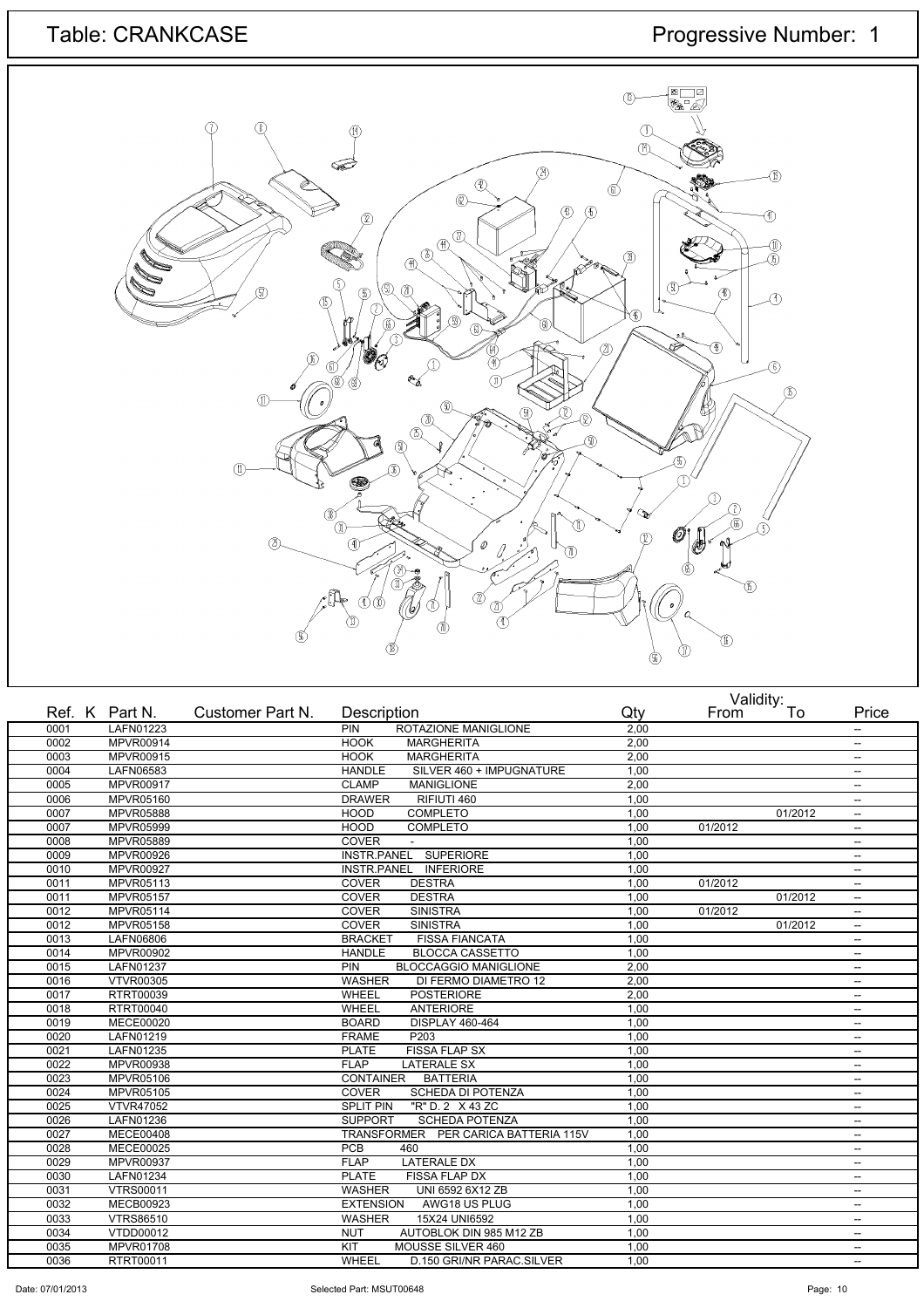# Table: CRANKCASE Progressive Number: 1



|      | Ref. K Part N.   | Customer Part N. | Description                                     | Qty   | validity.<br>To<br>From | Price                    |
|------|------------------|------------------|-------------------------------------------------|-------|-------------------------|--------------------------|
| 0037 | MTCG00011        |                  | <b>BELT</b><br>ELASTICA PER BATTERIA            | 1,00  |                         | $\overline{\phantom{a}}$ |
| 0038 | <b>LAFN75911</b> |                  | <b>SPACER</b><br>D.12 h.7                       | 1,00  |                         | $\overline{\phantom{a}}$ |
| 0039 | <b>BAAC00019</b> |                  | 12V 42AH/20H AGM<br><b>BATTERY</b>              | 1,00  |                         | $\overline{\phantom{a}}$ |
| 0040 | <b>VTAE48552</b> |                  | <b>CIRCLIP</b><br>D. 6 UNI 7435                 | 1,00  |                         | $\overline{\phantom{a}}$ |
| 0041 | <b>VTVT00800</b> |                  | <b>SCREW</b><br><b>TC 4X12 ZN</b>               | 5.00  |                         | $\overline{\phantom{a}}$ |
| 0042 | VTVT00003        |                  | TE M 4X 12 ZC. UNI 5739<br><b>SCREW</b>         | 1,00  |                         | $\overline{\phantom{a}}$ |
| 0043 | <b>VTVT72043</b> |                  | M 4 X16 TC UNI7687<br><b>SCREW</b>              | 4,00  |                         | $\overline{\phantom{a}}$ |
| 0044 | <b>VTVT00003</b> |                  | <b>SCREW</b><br>TE M 4X 12 ZC. UNI 5739         | 10,00 |                         | $\overline{\phantom{a}}$ |
| 0045 | VTVT00104        |                  | <b>SCREW</b><br>TE UNI 5739 6X18 ZB             | 2,00  |                         | $\overline{\phantom{a}}$ |
| 0046 | VTDD00482        |                  | <b>NUT</b><br>M 6 ZIN UNI 5588                  | 2,00  |                         | $\overline{\phantom{a}}$ |
| 0047 | <b>VTVT00098</b> |                  | <b>SCREW</b><br>AUTOF.TC UNI 6954 3,9X9,5       | 3,00  |                         | $\overline{\phantom{a}}$ |
| 0048 | <b>VTVT00993</b> |                  | <b>SCREW</b><br>TC UNI 8112 TRILOBATA           | 2,00  |                         | $\overline{\phantom{a}}$ |
| 0049 | VTVT00075        |                  | <b>SCREW</b><br>TSCE UNI 5933 5X20 ZB           | 2,00  |                         | $\overline{\phantom{a}}$ |
| 0050 | LAFN06270        |                  | <b>RING NUT</b><br><b>BLOCCAGGIO MARGHERITA</b> | 2,00  |                         | $\overline{\phantom{a}}$ |
| 0051 | <b>VTVT14062</b> |                  | <b>SCREW</b><br>TE 5X16 UNI5739                 | 2,00  |                         | $\overline{\phantom{a}}$ |
| 0052 | VTVT01353        |                  | <b>TSCE UNI 5933 3X8 ZB</b><br><b>SCREW</b>     | 2,00  |                         | $\overline{\phantom{a}}$ |
| 0053 | <b>MEVR00039</b> |                  | <b>FUSE</b><br>LAMELLARE 20A                    | 1,00  |                         | $\overline{\phantom{a}}$ |
| 0054 | MEVR01930        |                  | <b>PLUG</b><br><b>CON FUSIBILE</b>              | 1.00  |                         | $\overline{\phantom{a}}$ |
| 0055 | VTVT83145        |                  | <b>SCREW</b><br>TSCE UNI 5933 5X15 ZB           | 11,00 |                         | $\overline{\phantom{a}}$ |
| 0056 | <b>VTVT75726</b> |                  | <b>SCREW</b><br>TBEI M 6X 16 ISO 7380 ZB        | 4,00  |                         | $\overline{\phantom{a}}$ |
| 0057 | VTVT09916        |                  | <b>SCREW</b><br>TBEI M 6X 20 ISO 7380 ZB        | 2.00  |                         | $\overline{\phantom{a}}$ |
| 0058 | VTDD00501        |                  | <b>NUT</b><br><b>INGABBIATO M6</b>              | 4,00  |                         | $\overline{\phantom{a}}$ |
| 0059 | <b>MECE00026</b> |                  | SILVER 460 E<br><b>WIRING</b>                   | 1,00  |                         | $\overline{\phantom{a}}$ |
| 0060 | <b>MECB00924</b> |                  | COLL.BATT.+CAPPUC<br>CABLE                      | 1,00  |                         | $\overline{\phantom{a}}$ |
| 0061 | <b>MECE00023</b> |                  | <b>CABLE</b><br>PCB DISPLAY                     | 1,00  |                         | $\overline{\phantom{a}}$ |
| 0062 | <b>VTRS15959</b> |                  | <b>WASHER</b><br>D. 4X12 UNI 6593               | 1,00  |                         | $\overline{\phantom{a}}$ |
| 0063 | <b>MEVR00082</b> |                  | CONNECTOR<br>PP75 CORPO NERO                    | 1,00  |                         | $\overline{\phantom{a}}$ |
| 0064 | <b>MEVR00083</b> |                  | <b>CONNECTOR</b><br>PP75 CORPO ROSSO            | 1.00  |                         | $\overline{\phantom{a}}$ |
| 0065 | <b>VTDD00017</b> |                  | <b>NUT</b><br><b>AUTOBLOK DIN 985 M5</b>        | 2,00  |                         | $\overline{\phantom{a}}$ |
| 0066 | <b>VTVT05726</b> |                  | <b>SCREW</b><br>M 5X 12 TSPEI ZC. UNI5933       | 1,00  |                         | $\overline{\phantom{a}}$ |
| 0067 | <b>VTRS00010</b> |                  | <b>WASHER</b><br>UNI 6592 5X10 ZB               | 1,00  |                         | $\overline{\phantom{a}}$ |
| 0068 | MECB00971        |                  | <b>WIRING</b><br><b>FUGGISCOSSA</b>             | 1,00  |                         | $\overline{\phantom{a}}$ |
| 0069 | <b>VTRS03924</b> |                  | <b>WASHER</b><br>D. 5 DIN 6798E                 | 1,00  |                         | $\overline{\phantom{a}}$ |
| 0070 | MPVR04693        |                  | <b>RUBBER</b><br><b>FUGGISCOSSA</b>             | 2,00  |                         | $\overline{\phantom{a}}$ |
| 0071 | <b>VTVT62920</b> |                  | <b>SCREW</b><br>TE F/ROND. M 6X 16 ZB           | 2,00  |                         | $\overline{\phantom{a}}$ |
| 0072 | <b>MEVR01986</b> |                  | 2.5 A 250V 5X20<br><b>FUSE</b>                  | 1,00  |                         | $\overline{\phantom{a}}$ |
| 0073 | ETET00146        | #8479.90.9498    | LABEL<br>CRUSCOTTO P203                         | 1,00  |                         | $\overline{\phantom{a}}$ |
| 0074 | <b>VTVT00724</b> |                  | <b>SCREW</b>                                    | 1,00  |                         | $\hspace{0.05cm} -$      |
| 0075 | VTVT00892        |                  | <b>SCREW</b>                                    | 2,00  |                         | $\overline{\phantom{a}}$ |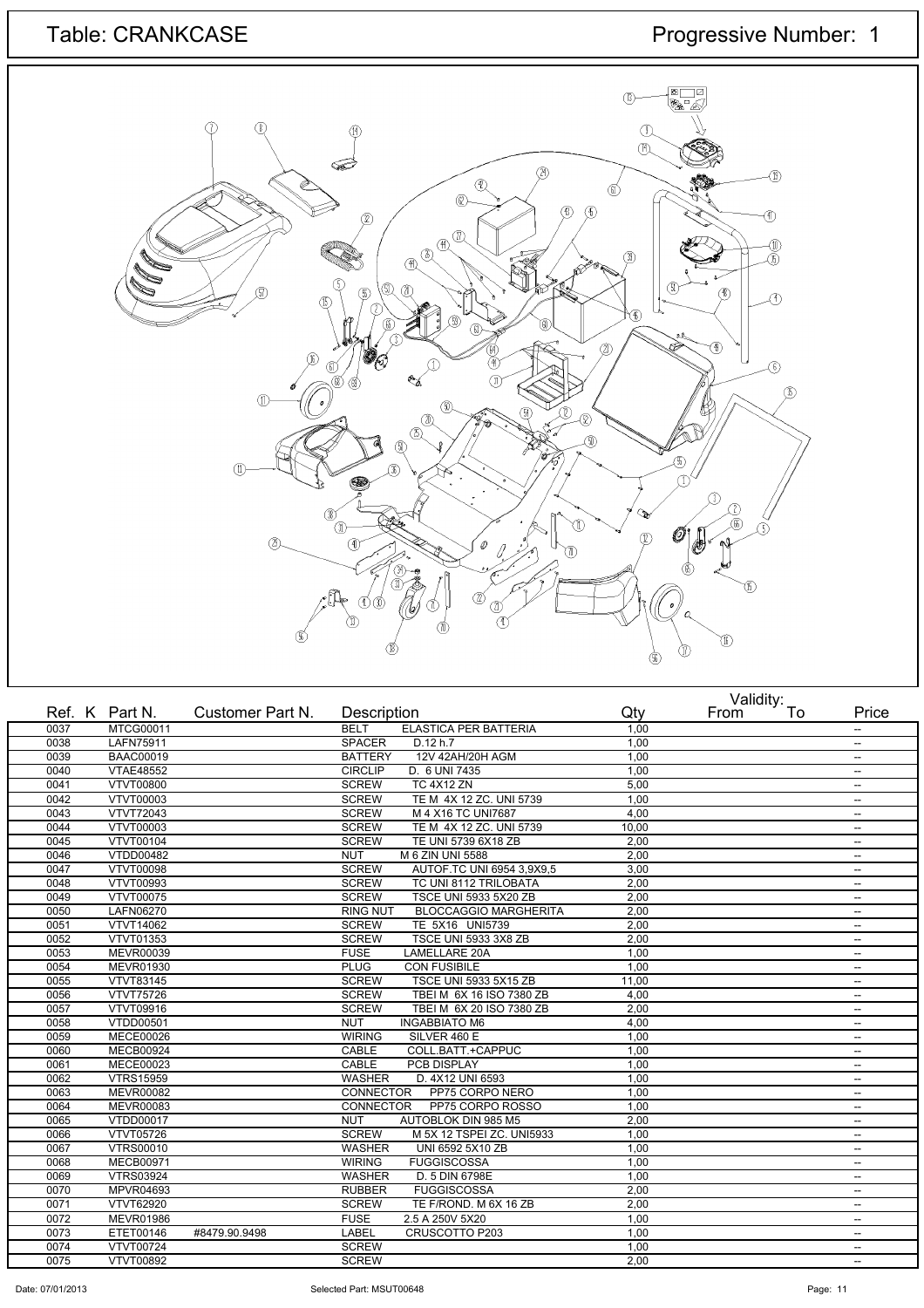

|      | Ref. K Part N.   | Customer Part N. | Description     |                                   | Qty  | From | validity.<br>To | Price                    |
|------|------------------|------------------|-----------------|-----------------------------------|------|------|-----------------|--------------------------|
| 0001 | ALTR00041        |                  | <b>SHAFT</b>    | COMANDO SPAZZOLA CENTRALE         | 1,00 |      |                 | --                       |
| 0002 | ALTR00042        |                  | <b>ROD</b>      | MANOPOLA REGOLAZIONE              | 1,00 |      |                 | --                       |
| 0003 | <b>PMVR00438</b> |                  | CASE            | <b>COMPLETO</b>                   | 1.00 |      |                 | --                       |
| 0004 | MOCC00034        |                  | <b>ATUATOR</b>  | CENTRAL BRUSH 460-464             | 1,00 |      |                 | --                       |
| 0005 | <b>MPVR00918</b> |                  | <b>CLAMP</b>    | <b>TELAIO SCUOTIFILTRO</b>        | 1.00 |      |                 | $\overline{a}$           |
| 0006 | MPVR00919        |                  | <b>CLAMP</b>    | <b>FILTRO</b>                     | 1,00 |      |                 | $\overline{\phantom{a}}$ |
| 0007 | MPVR00920        |                  | CRANKCASE       | <b>VENTILATORE</b>                | 1,00 |      |                 | $\overline{\phantom{a}}$ |
| 0008 | PMVR00333        |                  | <b>LEVER</b>    | AGGANCIO SPAZZOLA COMPL           | 1,00 |      |                 | $\overline{a}$           |
| 0009 | MPVR00934        |                  | <b>ARM</b>      | RINVIO SPAZZOLA LAT.              | 1,00 |      |                 | $\overline{\phantom{a}}$ |
| 0010 | <b>MPVR01707</b> |                  | <b>HUB</b>      | SPAZZOLA LATERALE 460             | 1,00 |      |                 | --                       |
| 0011 | <b>MPVR00932</b> |                  | PIN             | <b>BIELLETTA</b>                  | 1,00 |      |                 | $\overline{a}$           |
| 0012 | <b>LAFN01227</b> |                  | PIN             | COMANDO BRACCIO SPAZZ.LAT         | 1,00 |      |                 | --                       |
| 0013 | MPVR00916        |                  |                 | CONNECTING ROD RINVIO SPAZZ, LAT. | 1,00 |      |                 | --                       |
| 0014 | LAFN01221        |                  | <b>SPACER</b>   | <b>FLAP ANTERIORE</b>             | 1,00 |      |                 | --                       |
| 0015 | <b>MPVR00807</b> |                  | <b>SUPPORT</b>  | <b>BRACCIO REGOL.SPAZZ.</b>       | 2.00 |      |                 | --                       |
| 0016 | MOCC00035        |                  | <b>MOTOR</b>    | FILTER SHAKER 460-464             | 1,00 |      |                 | $\overline{\phantom{a}}$ |
| 0017 | <b>MLML00040</b> |                  | <b>SPRING</b>   | <b>PREFILTRO</b>                  | 2,00 |      |                 | $\overline{a}$           |
| 0018 | FTDP00013        |                  | <b>FILTER</b>   | PAPER G460-464                    | 1.00 |      |                 | --                       |
| 0019 | LAFN01232        |                  | PIN             | PORTA FLAP ANTERIORE              | 1,00 |      |                 | $\overline{\phantom{a}}$ |
| 0020 | LAFN01233        |                  | PIN             | PORTA FLAP POSTERIORE             | 1,00 |      |                 | $\overline{\phantom{a}}$ |
| 0021 | FTDP00014        |                  | <b>FILTER</b>   | P203                              | 1,00 |      |                 | $\overline{\phantom{a}}$ |
| 0022 | SPPV00303        |                  | <b>BRUSH</b>    | SIDE G460-464                     | 1,00 |      |                 | $\overline{\phantom{a}}$ |
| 0023 | MPVR00931        |                  | <b>GASKET</b>   | <b>PORTAFILTRO</b>                | 1,00 |      |                 | $\overline{\phantom{a}}$ |
| 0024 | MPVR00933        |                  | <b>FRAME</b>    | <b>SCUOTITORE</b>                 | 1,00 |      |                 | $\overline{a}$           |
| 0025 | MOCC00036        |                  | <b>MOTOR</b>    | <b>SUCTION 460-464</b>            | 1,00 |      |                 | $\overline{\phantom{a}}$ |
| 0026 | <b>MFVR00025</b> |                  | <b>ARM</b>      | SPAZZOLA CENTR. LAT. TRAZ         | 1,00 |      |                 | $\overline{\phantom{a}}$ |
| 0027 | MPVR00935        |                  | <b>FLAP</b>     | <b>ANTERIORE</b>                  | 1,00 |      |                 | $\overline{a}$           |
| 0028 | <b>MPVR00936</b> |                  | <b>FLAP</b>     | <b>POSTERIORE</b>                 | 1.00 |      |                 | --                       |
| 0029 | MTPL00038        |                  | <b>PULLEY</b>   | MOTORE SPAZZOLA CENTRALE          | 1,00 |      |                 | --                       |
| 0030 | LAFN01230        |                  | PIN             | SPAZZOLA CENTRALE LAT.SX          | 1,00 |      |                 | $\overline{\phantom{a}}$ |
| 0031 | LAFN15263        |                  | <b>ARM</b>      | SPAZZOLA LATERALE                 | 1.00 |      |                 | $\overline{\phantom{a}}$ |
| 0032 | MPVR00925        |                  | <b>COVER</b>    | <b>VIBRO SCUOTITORE</b>           | 1,00 |      |                 | $\overline{\phantom{a}}$ |
| 0033 | MPVR00943        |                  | <b>GUIDE</b>    | <b>MOLLA</b>                      | 1,00 |      |                 | --                       |
| 0034 | MTPL00039        |                  | <b>PULLEY</b>   | COMANDO SPAZZOLA CENTRALE         | 1.00 |      |                 | $\overline{\phantom{a}}$ |
| 0035 | <b>MFVR00026</b> |                  | <b>ARM</b>      | SPAZZOLA CENTR. LAT. SX           | 1,00 |      |                 | --                       |
| 0036 | MPVR00940        |                  | <b>CONVEYOR</b> | P <sub>203</sub>                  | 1,00 |      |                 | --                       |
| 0037 | PMVR01121        |                  | <b>BRUSH</b>    | CENTRAL G460-464                  | 1,00 |      |                 | $\overline{\phantom{a}}$ |
| 0038 | MEVR01660        |                  | <b>CARBON</b>   | MOTORE "MOCC00033"                | 2,00 |      |                 | $\overline{\phantom{a}}$ |
| 0038 | MOCC00033        |                  | <b>MOTOR</b>    | CENTRAL BRUSH 460-464             | 1.00 |      |                 | $\overline{\phantom{a}}$ |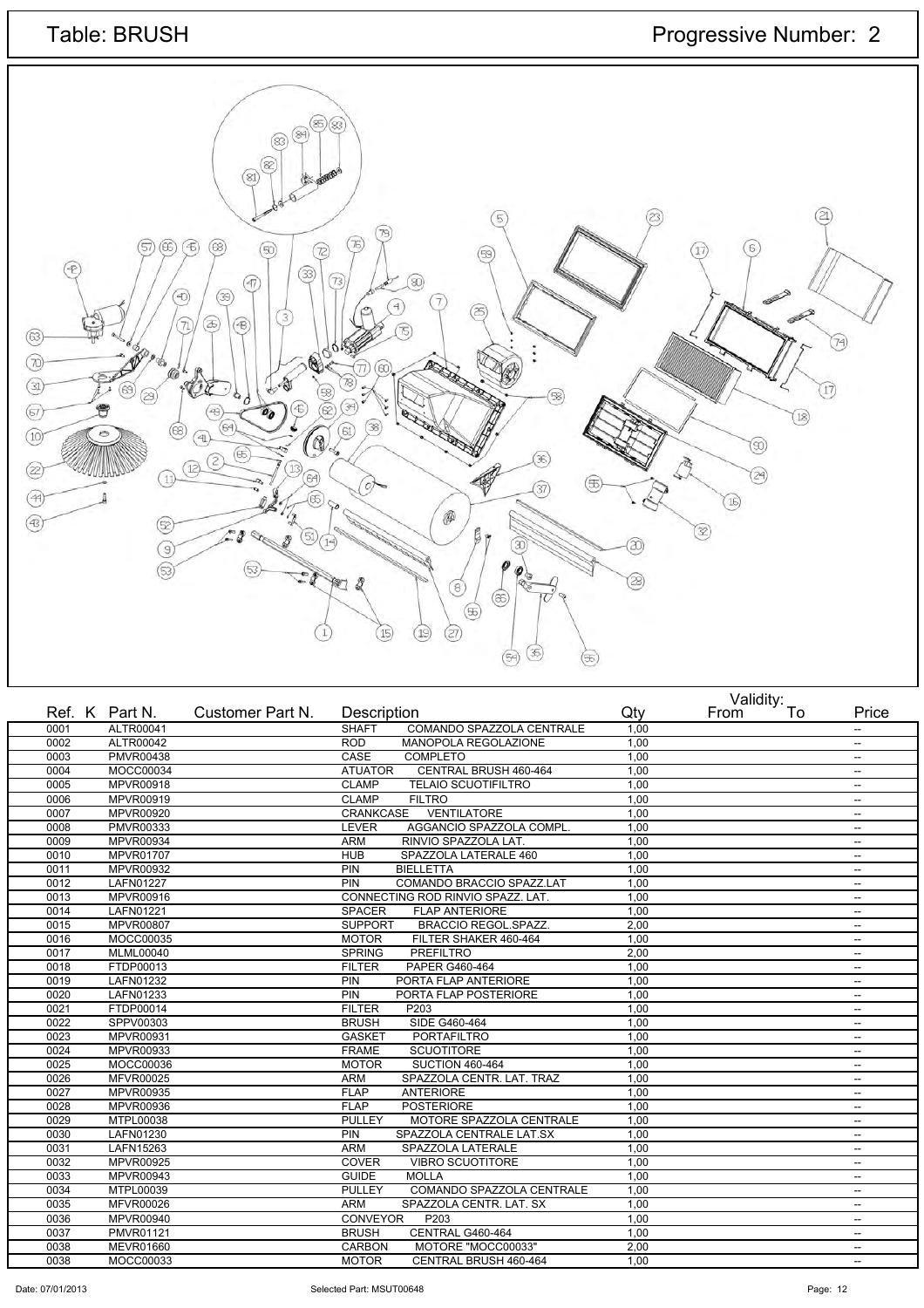

|      | Ref. K Part N.   | Customer Part N. | Description                                 | Qty   | Validity.<br>To<br>From | Price                    |
|------|------------------|------------------|---------------------------------------------|-------|-------------------------|--------------------------|
| 0039 | LAFN01229        |                  | PIN<br>PULEGGIA SPAZZOLA CENTR.             | 1.00  |                         | $\overline{\phantom{a}}$ |
| 0040 | <b>LAFN01228</b> |                  | PIN<br>ROTAZIONE BRACCIO SPA.LAT            | 1.00  |                         | $\overline{\phantom{a}}$ |
| 0041 | LAFN01220        |                  | <b>BLOCK</b><br>SNODO ASTA REGOLAZIONE      | 1.00  |                         | $\overline{\phantom{a}}$ |
| 0042 | <b>MEVR86071</b> |                  | <b>CARBON</b><br>MOTORE TK1000E TK1380108   | 2.00  |                         | $\overline{\phantom{a}}$ |
| 0042 | MOCC00037        |                  | <b>MOTOR</b><br>SIDE BRUSH 460-464          | 1.00  |                         | $\overline{\phantom{a}}$ |
| 0042 | MTIG00002        |                  | <b>GEAR</b><br>MOTORIDUT.D.63 BRACC.EL.     | 1.00  |                         | $\overline{\phantom{a}}$ |
| 0043 | <b>VTVT29884</b> |                  | <b>SCREW</b><br>TE M 4X 16 UNI 5739         | 1,00  |                         | $\overline{\phantom{a}}$ |
| 0044 | <b>VTRS05904</b> |                  | <b>WASHER</b><br>D. 4 X16 2.083             | 1,00  |                         | $\overline{\phantom{a}}$ |
| 0045 | LAFN06774        |                  | <b>BUSHING</b><br>GLYCODUR GLY.PG 14-16-15F | 1,00  |                         | $\overline{\phantom{a}}$ |
| 0046 | <b>VTVR00303</b> |                  | <b>HANDWHEEL</b><br>V1/30/BFC-M5            | 1,00  |                         | $\overline{\phantom{a}}$ |
| 0047 | <b>CUVR46942</b> |                  | BALL BEARING 6001-2RS1-SKF                  | 2,00  |                         | $\overline{\phantom{a}}$ |
| 0048 | VTAE00010        |                  | INTERNO DIN 472 D.28<br><b>SEEGER</b>       | 1,00  |                         | $\overline{\phantom{a}}$ |
| 0049 | <b>MTCG00019</b> |                  | <b>BELT</b><br>POLY 610 J 3                 | 1.00  |                         | $\sim$                   |
| 0050 | <b>VTVR45280</b> |                  | ARTICULATION AS M6                          | 1,00  |                         | $\overline{\phantom{a}}$ |
| 0051 | <b>CMCV00009</b> |                  | <b>CLIP</b><br><b>UNI 1676</b>              | 1,00  |                         | $\overline{\phantom{a}}$ |
| 0052 | <b>CMCV00006</b> |                  | <b>UNI 1676 M6X24</b><br><b>FORK</b>        | 1.00  |                         | $\overline{\phantom{a}}$ |
| 0053 | <b>VTVT06237</b> |                  | <b>SCREW</b><br><b>TCEI 6X20 UNI5931</b>    | 4,00  |                         | $\overline{\phantom{a}}$ |
| 0054 | <b>CUVR00164</b> |                  | 6002RS-SKF-<br><b>BEARING</b>               | 1,00  |                         | $\overline{\phantom{a}}$ |
| 0055 | VTVT00099        |                  | AUTOF.TC UNI 6954 3.9X13<br><b>SCREW</b>    | 2.00  |                         | $\overline{\phantom{a}}$ |
| 0056 | VTVT87271        |                  | <b>SCREW</b><br>TBEI M 8X 16 ISO 7380       | 1,00  |                         | $\overline{\phantom{a}}$ |
| 0057 | <b>VTVT00063</b> |                  | <b>SCREW</b><br>TCCE UNI 5931 6X50 ZB       | 1,00  |                         | $\overline{\phantom{a}}$ |
| 0058 | <b>VTDD00017</b> |                  | <b>AUTOBLOK DIN 985 M5</b><br><b>NUT</b>    | 12.00 |                         | $\overline{\phantom{a}}$ |
| 0059 | VTDD00009        |                  | AUTOBLOK DIN 985 M4 BASSO<br><b>NUT</b>     | 6,00  |                         | $\overline{\phantom{a}}$ |
| 0060 | VTVT00003        |                  | TE M 4X 12 ZC. UNI 5739<br><b>SCREW</b>     | 6,00  |                         | $\overline{\phantom{a}}$ |
| 0061 | VTVT01354        |                  | <b>SCREW</b><br>TCCE UNI 5931 8X35 ZB       | 1.00  |                         | $\overline{\phantom{a}}$ |
| 0062 | GUGO00288        |                  | <b>GASKET</b><br><b>OR</b>                  | 1,00  |                         | $\overline{\phantom{a}}$ |
| 0063 | <b>VTVR75730</b> |                  | <b>KEY</b><br>UNI 6606 3 X 3,7              | 1,00  |                         | $\overline{\phantom{a}}$ |
| 0064 | <b>VTRS00011</b> |                  | <b>WASHER</b><br>UNI 6592 6X12 ZB           | 4.00  |                         | $\overline{\phantom{a}}$ |
| 0065 | <b>VTAE48552</b> |                  | <b>CIRCLIP</b><br>D. 6 UNI 7435             | 3,00  |                         | $\overline{\phantom{a}}$ |
| 0066 | <b>VTRS63242</b> |                  | D. 6 X24 ZC<br><b>WASHER</b>                | 1,00  |                         | $\overline{\phantom{a}}$ |
| 0067 | VTVT62920        |                  | TE F/ROND. M 6X 16 ZB<br><b>SCREW</b>       | 3.00  |                         | $\overline{\phantom{a}}$ |
| 0068 | <b>VTVT00005</b> |                  | <b>SCREW</b><br>TE FR 5X12 ZB               | 1,00  |                         | $\overline{\phantom{a}}$ |
| 0069 | <b>VTRS00029</b> |                  | <b>THICKNESS</b><br>15X22X0,2               | 2,00  |                         | $\overline{\phantom{a}}$ |
| 0070 | VTVT00005        |                  | <b>SCREW</b><br>TE FR 5X12 ZB               | 1.00  |                         | $\overline{\phantom{a}}$ |
| 0071 | VTVT00989        |                  | <b>GRUB SCREW</b><br>4X8 coppa zigrinata    | 1,00  |                         | $\overline{\phantom{a}}$ |
| 0072 | LAFN06775        |                  | <b>SPACER</b><br>$\sim$                     | 1,00  |                         | $\overline{\phantom{a}}$ |
| 0073 | <b>VTAE09655</b> |                  | D. 25 UNI 7435<br><b>CIRCLIP</b>            | 1.00  |                         | $\overline{\phantom{a}}$ |
| 0074 | MPVR04648        |                  | FISSA FILTRO SILVER 460<br>TIE ROD          | 2,00  |                         | $\overline{\phantom{a}}$ |
| 0075 | VTVT00245        |                  | <b>SCREW</b><br>TE M6X30 UNI 5739           | 1.00  |                         | $\overline{\phantom{a}}$ |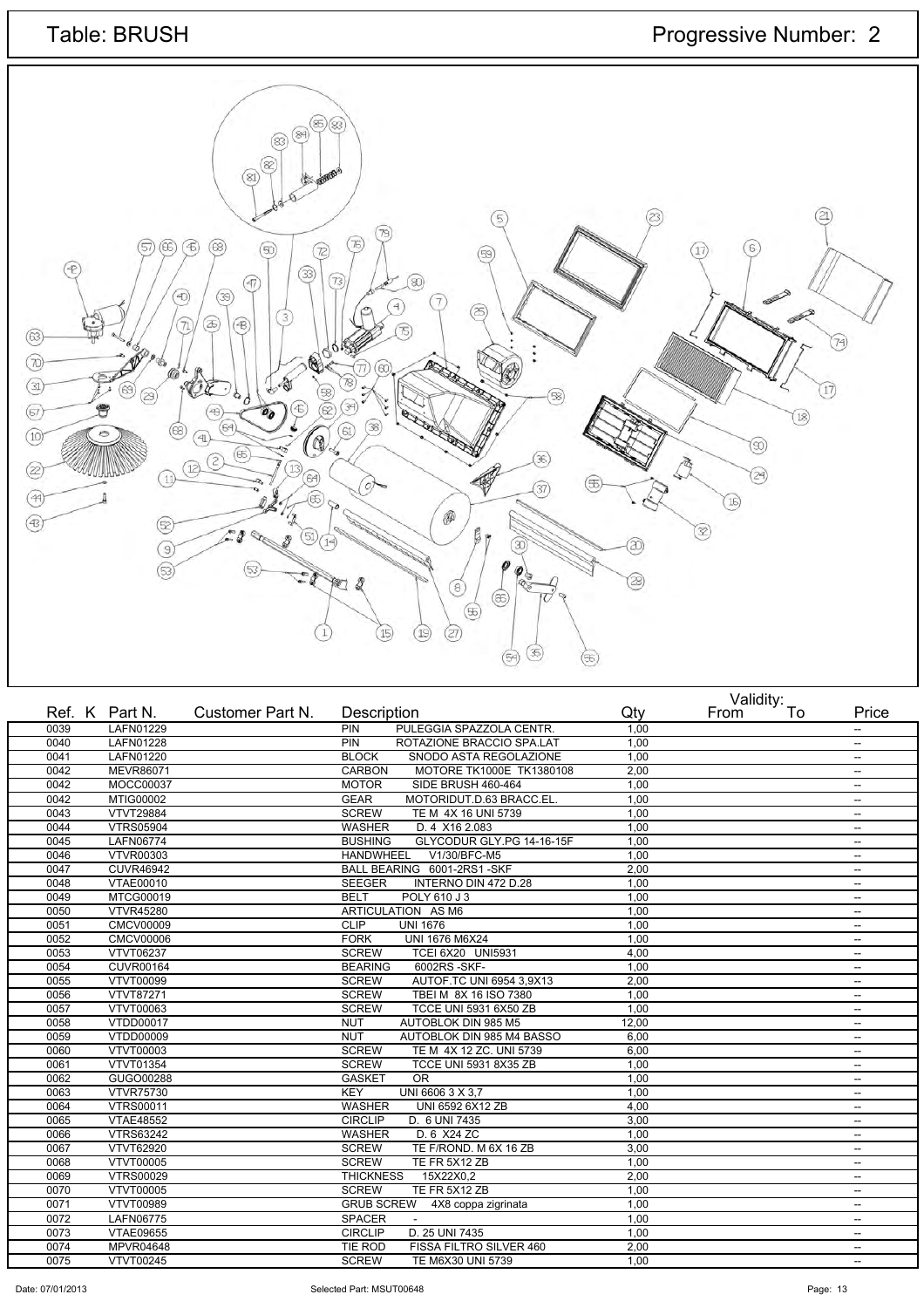

|      |                  |                  |                |                               |      | Validity: |    |                          |
|------|------------------|------------------|----------------|-------------------------------|------|-----------|----|--------------------------|
|      | Ref. K Part N.   | Customer Part N. | Description    |                               | Qty  | From      | To | Price                    |
| 0076 | VTDD00010        |                  | NUT            | AUTOBLOK DIN 985 M6 BASSO     | 1,00 |           |    | $\overline{\phantom{a}}$ |
| 0077 | <b>VTVT00847</b> |                  | <b>SCREW</b>   | TBEI M5X25 INOX               | 2,00 |           |    | $- -$                    |
| 0078 | <b>VTRS00010</b> |                  | <b>WASHER</b>  | UNI 6592 5X10 ZB              | 2,00 |           |    |                          |
| 0079 | <b>MECB00925</b> |                  | CABLE          | <b>COLLEGAMENTO ATTUATORE</b> | 1,00 |           |    | $- -$                    |
| 0080 | <b>MEVR00150</b> |                  | <b>FUSE</b>    | 2.5 A 250V 5X20               | 1,00 |           |    | --                       |
| 0081 | <b>VTVT37013</b> |                  | <b>SCREW</b>   | TE M 6X100 UNI 5737           | 1,00 |           |    | $- -$                    |
| 0082 | <b>VTAE00009</b> |                  | <b>SEEGER</b>  | INTERNO DIN 472 D.20          | 1,00 |           |    | $- -$                    |
| 0083 | LAFN00124        |                  | <b>BUSHING</b> | <b>BATTUTA CILINDRO</b>       | 2,00 |           |    | $- -$                    |
| 0084 | LAFN01238        |                  | <b>GUIDE</b>   | <b>SPRING CASE</b>            | 1,00 |           |    | --                       |
| 0085 | <b>MLML45281</b> |                  | <b>SPRING</b>  | TK1400                        | 1,00 |           |    | $\overline{\phantom{a}}$ |
| 0086 | LAFN07372        |                  | CAP            | PROTECTION BEARING 464        | 1.00 |           |    | --                       |
| 0090 | GUGO00414        |                  | <b>GASKET</b>  | <b>TELAIO SCUOTITORE</b>      | 2,00 |           |    | $- -$                    |
|      |                  |                  |                |                               |      |           |    |                          |